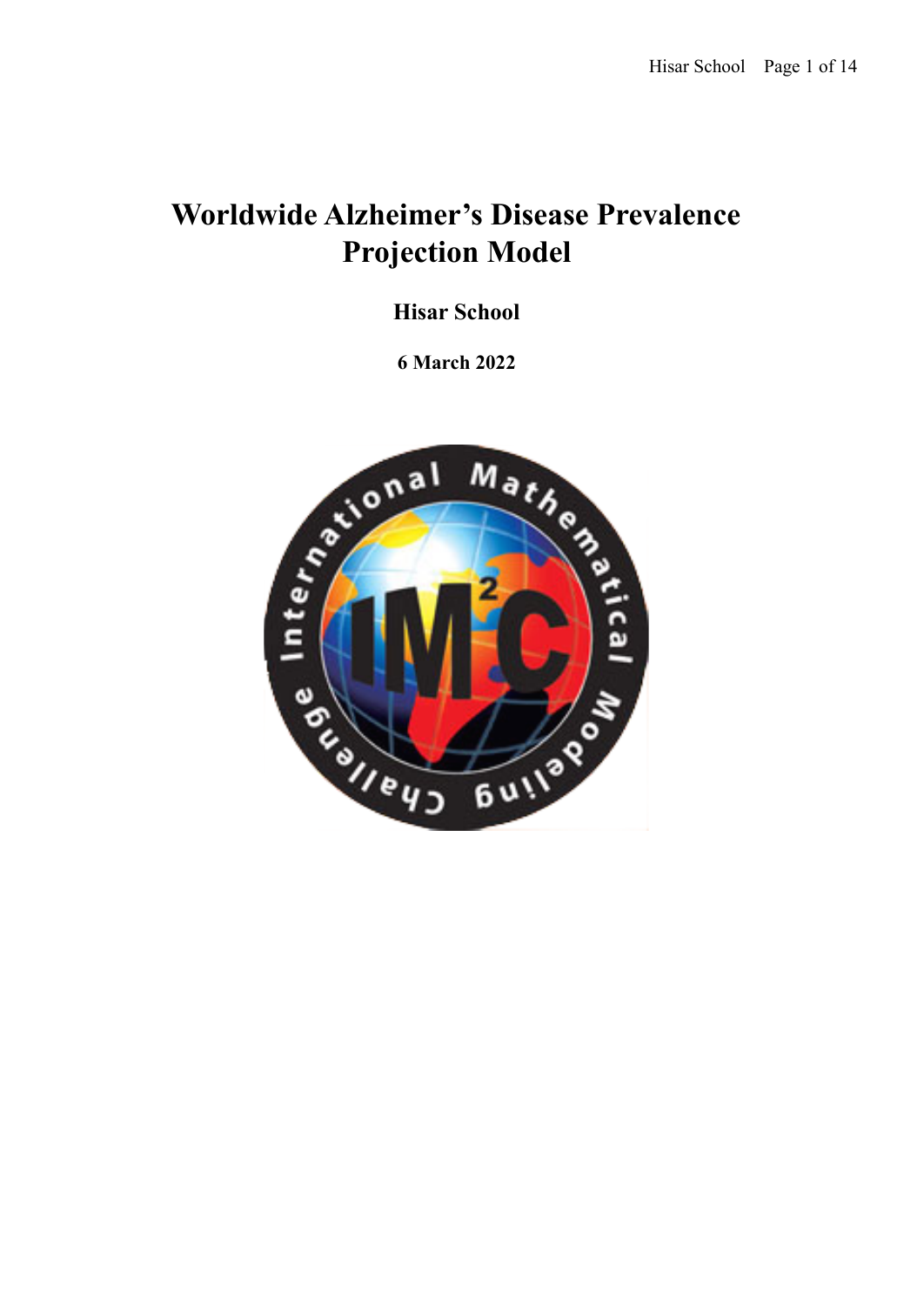# <span id="page-1-0"></span>**Table of Contents**

| <b>Table of Contents</b>                         | $\boldsymbol{2}$ |
|--------------------------------------------------|------------------|
| <b>Introduction</b>                              | $\mathbf{3}$     |
| <b>Definition of the Problem</b>                 | 6                |
| <b>Methods</b>                                   | $\overline{7}$   |
| <b>Explanation of the Variables in the Model</b> | 9                |
| Gender                                           | 9                |
| Age Groups                                       | 9                |
| Population Growth                                | 9                |
| <b>The Model</b>                                 | 9                |
| Algebraic Model and Variables                    | 9                |
| Model in Python                                  | 10               |
| <b>Model Testing</b>                             | 11               |
| <b>Discussions</b>                               | 11               |
| <b>Areas for Improvement</b>                     | 12               |
| <b>References</b>                                | 13               |
|                                                  |                  |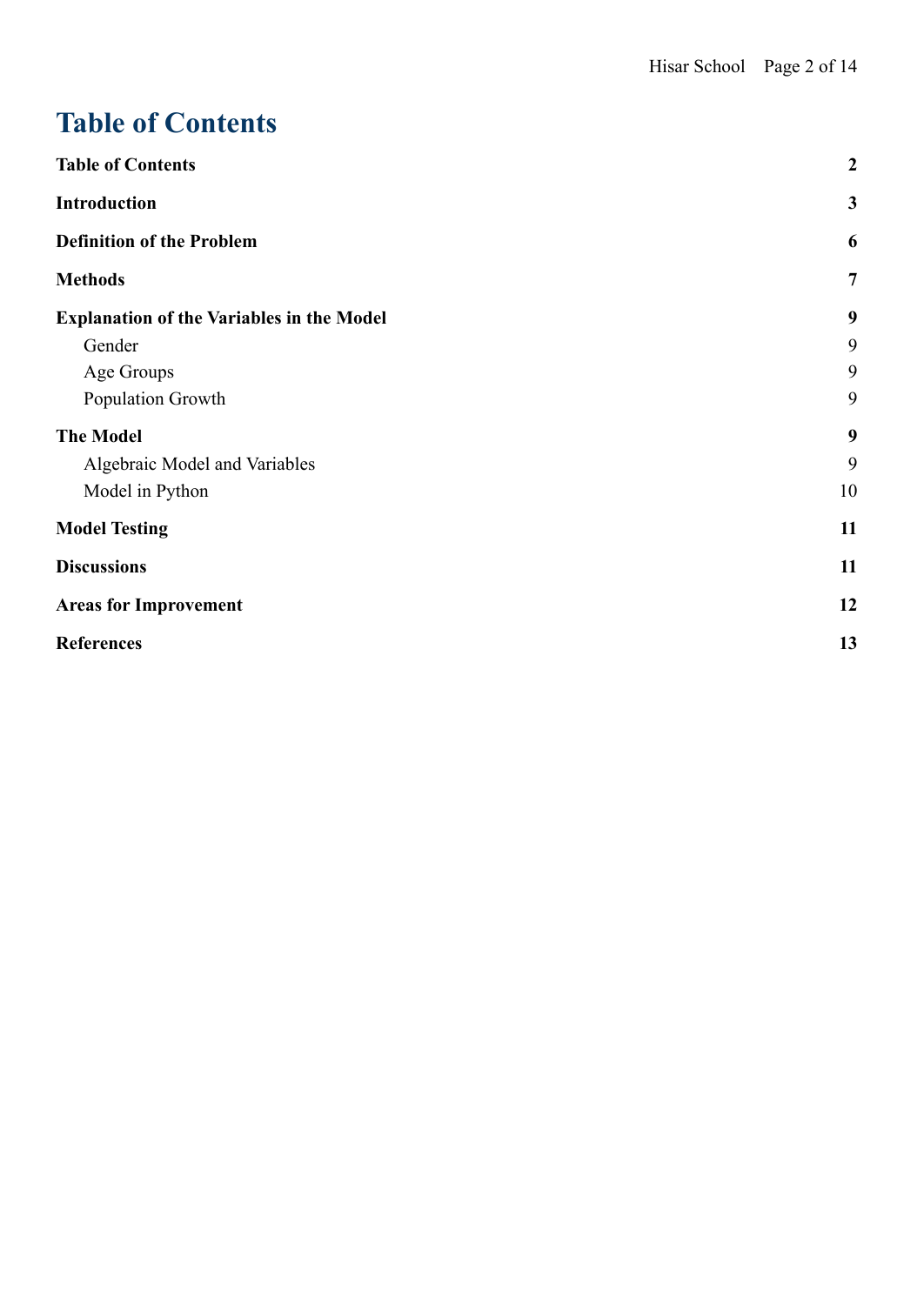## <span id="page-2-0"></span>**Introduction**

Dementia is a disorder in which a person's cognitive performance — thinking, recognizing, and rationalization — deteriorates to the point where it interferes with daily life and activities. Some dementia patients end up losing emotional control, and their personalities shift. Dementia can range in severity from the mildest stage, when it is just beginning to affect a person's ability to function, to the most severe stage, when the person is utterly dependent on others for basic everyday routines.

Dementia comes in different forms, including Alzheimer's disease. The most common dementia diagnosis among elderly individuals is Alzheimer's disease. Changes in the brain, such as abnormal protein buildups referred to as amyloid plaques and tau tangles, cause it. Alzheimer's disease is a brain disease that gradually deteriorates memory and concentration, as well as the ability to carry out even the most basic tasks. Symptoms of late-onset type appear in the mid-sixties in the large percentage of people with the disease. Early-onset Alzheimer's disease is extremely uncommon and represents less than 10% of all Alzheimer's patients. and occurs between the ages of 30 and 60. [12]

One of the two main risk factors for Alzheimer's is gender. Women make up the majority of the more than 5 million Americans of all ages living with Alzheimer's dementia. They represent roughly two-thirds of those diagnosed with Alzheimer's disease dementia almost every year. At 65, a woman's lifetime risk of developing Alzheimer's is estimated to be 1 in 5. While breast cancer is a serious concern for women's health, women in their 60s are about twice as likely to develop Alzheimer's disease over the course of their lives as they are to develop breast cancer. On the other hand, women also have a longer life expectancy than men, and secondly, age is also the main significant predictor for Alzheimer's disease dementia. As a result, like other aging-related diseases, women have a higher mortality rate of AD dementia. [11]

Not only are women more likely to develop Alzheimer's disease, but they are also more likely to be caregivers for Alzheimer's patients. Women are more likely to face discrimination at work as a result of their caregiving responsibilities. Nearly one-fifth of female Alzheimer's caregivers had to quit their jobs, either to become caregivers or because their caregiving requirements became too demanding. Female caregivers are more likely than male caregivers to experience depression and poor health. These discrepancies are thought to arise because female caregivers spend more time nurturing others, take on more caregiving tasks, and care for people with more cognitive, functional, and/or behavioral issues. [6]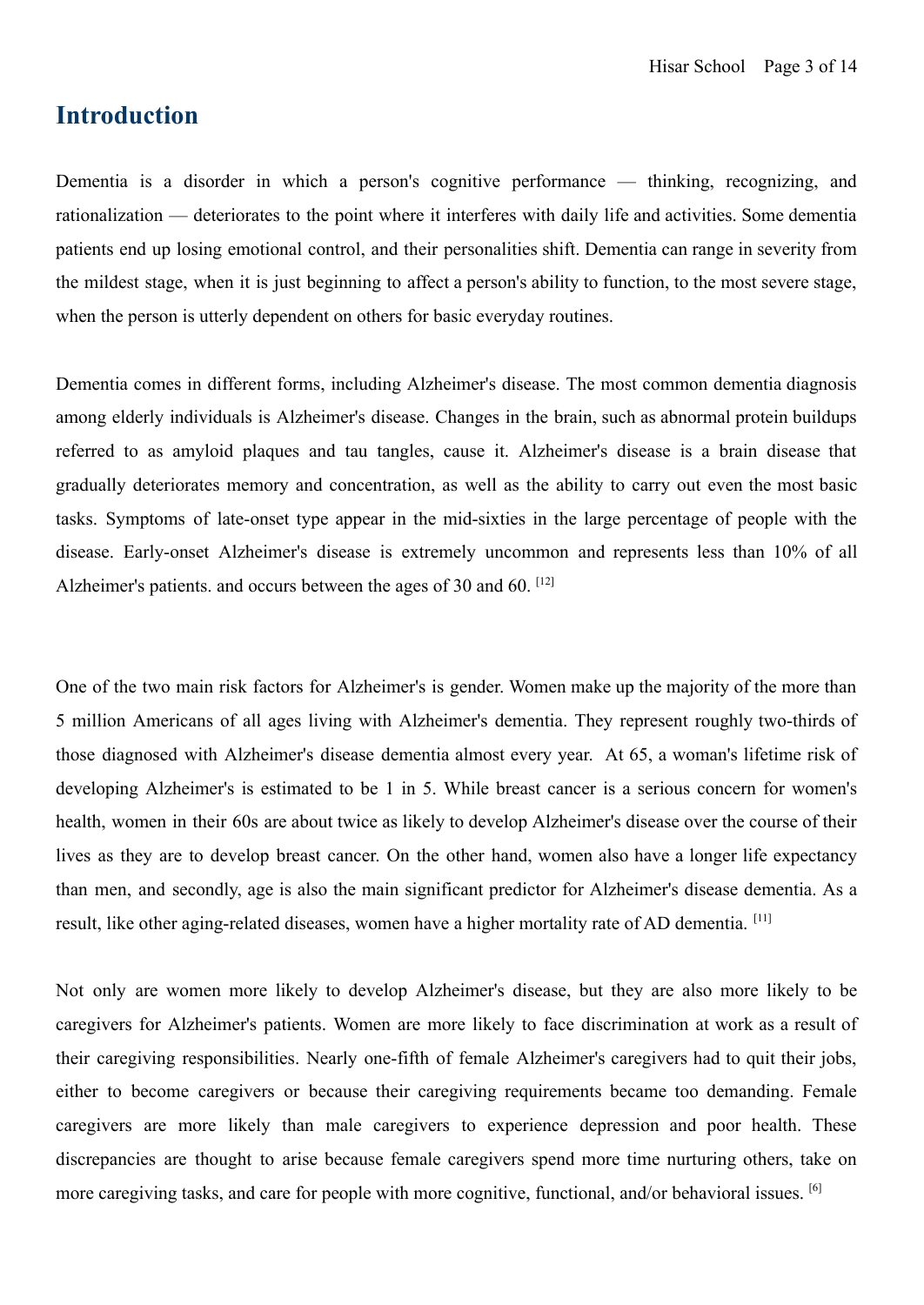As a result, women are twice as likely as men to suffer from depression. Even though mood and memory map to some of the same brain regions, depression has repercussions for cognition across the lifespan. As the intensity of mood swings or depression increases the more cognitive skills are impacted upon. Thus according to studies, depression is a major risk for AD dementia in both men and women, however, it estimates that women are more likely to have it. As high as a 70% increased risk of AD dementia for those suffering from depression in their mid-life (40-50). As a result, women have a higher lifetime incidence of depression, a diagnosis of depression may have a greater overall impact on AD dementia risk among women. [11]

Low education has continuously been linked with an increased risk of Alzheimer's disease dementia in both men and women. However, women didn't have access as much as men have to education during the last century; as a direct consequence, AD dementia is higher in women than men. The risk of AD dementia and low education is proportional. Additionally, one study also suggested that lower education may have a stronger negative effect on Alzheimer's disease dementia in women, regardless of access to education.

Even though factors of age and gender are directly relevant to an individual's risk of having Alzheimer's disease, three of the most significant aspects of total Alzheimer's cases are population aging, population growth, and hence life expectancy. Thus, since changes in the general scheme of a local or the global population affect the total number of people affected by Alzheimer's disease, our model's main focus is directed to changes in the elderly population.<sup>[13]</sup> Because of trends regarding the older section of the population, the total number of people affected by Alzheimer's disease globally -as it is largely affected by population aging-<sup>[14]</sup> is expected to increase. In this way, it can be suggested that the global age structure is altered by improvements in life expectancy and decreasing fertility rates,<sup>[13]</sup> which causes dramatic changes in the reported Alzheimer's cases worldwide.

However, it should be noted that it would be unreasonable to assume that the undeniable relationship between the number of Alzheimer's cases every year and the structure of the population, would be in the same form and weight in different regions. As studied in detail by Nichols et. al, a geographical heterogeneity in the number of Alzheimer's cases was observed, thus it can be inferred that population growth and aging affect the number of cases in different countries at different amounts. This variety is clearly seen as population growth is more significant of a factor than population aging in sub-Saharan Africa and vice versa in east Asia.<sup>[13]</sup>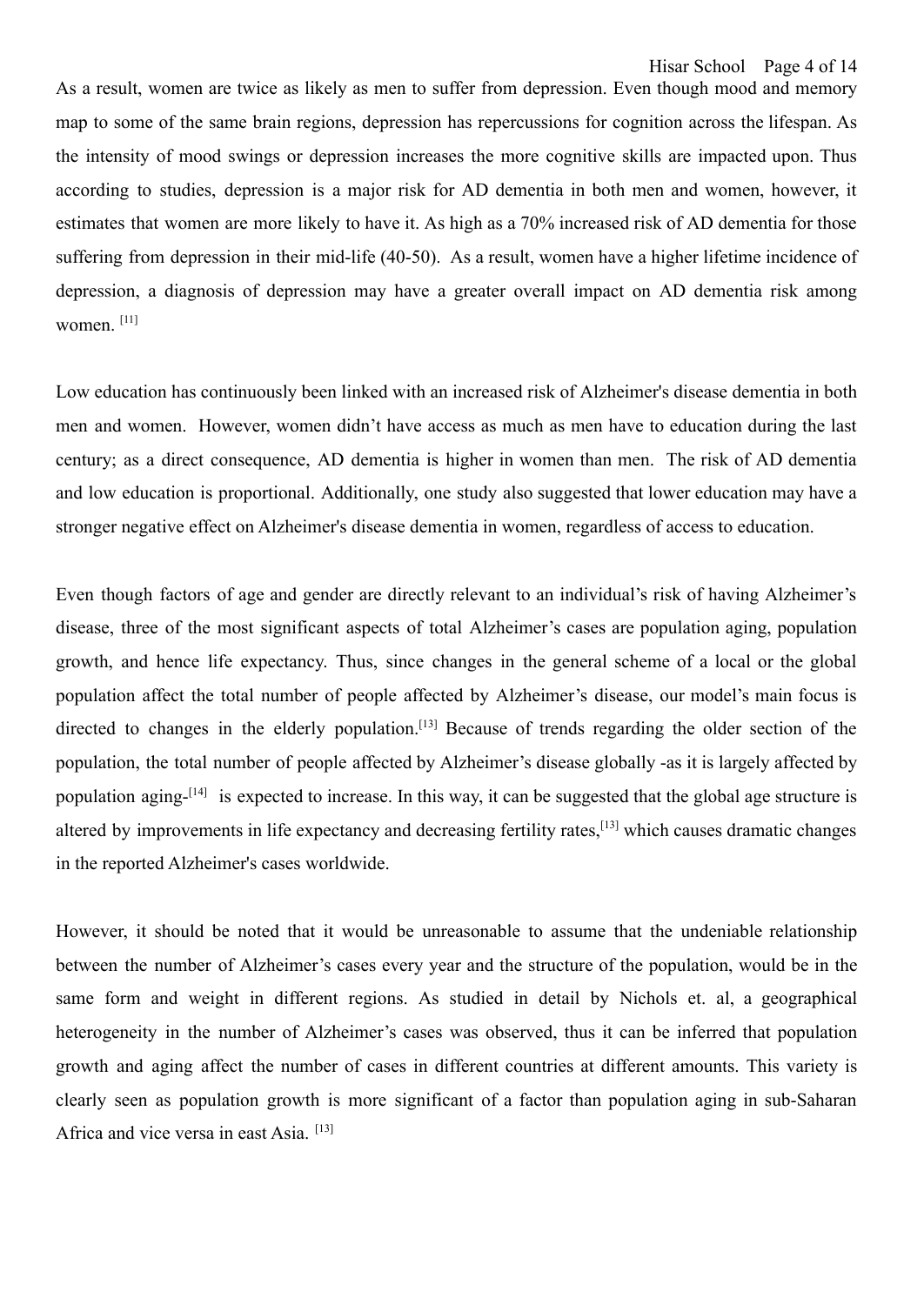Another important factor to be noticed is the availability and precision of the data presented. As this is widely discussed in terms of lack of data for Alzheimer's cases in various world regions, lack of data regarding population structure is also a major obstacle against constructing a correlation between population growth and aging. Therefore, the data for the model discussed in this report (gathered from the US) may not be applicable to different regions of the world, especially on the scale of population structure, which is a factor varying in significant amounts.

Alzheimer's disease seems to be more common in older people but is much less common in younger people. Beyond the age of 65, the number of people living with dementia doubles every 5 years. By 2060, this population is likely to be almost triple, to  $14$  million people.  $[12]$ 

| Life Expectancy By Stage of Alzheimer's / Dementia (according to the Reisberg / GDS Scale) |                                   |                                             |  |  |  |
|--------------------------------------------------------------------------------------------|-----------------------------------|---------------------------------------------|--|--|--|
| Stage                                                                                      | <b>Expected Duration of Stage</b> | Estimated Life Expectancy (Years Remaining) |  |  |  |
| Stage 1: No Cognitive Decline                                                              | N/A                               | N/A                                         |  |  |  |
| Stage 2: Very Mild Cognitive Decline                                                       | Unknown                           | More than 10 years                          |  |  |  |
| Stage 3: Mild Cognitive Decline                                                            | Between 2 years and 7 years       | 10 years                                    |  |  |  |
| Stage 4: Moderate Cognitive Decline                                                        | 2 years                           | Between 8 and 3 years                       |  |  |  |
| Stage 5: Moderately Severe Cognitive Decline                                               | 1.5 years                         | Between 6.5 and 1.5 years                   |  |  |  |
| Stage 6: Severe Cognitive Decline                                                          | 2.5 years                         | 4 years or less                             |  |  |  |
| Stage 7: Very Severe Cognitive Decline                                                     | 1.5 to 2.5 years                  | 2.5 years or less                           |  |  |  |



There are many variables that affect the life expectancy of Alzheimer's patients. For example, while men lived an average of 4.2 years following their initial diagnosis (according to research in 2004), women lived an average of 5.7 years after being diagnosed with Alzheimer's. Likewise, the researchers discovered a link between brain and spinal cord abnormalities and life expectancy. People with significant motor impairment, such as a history of falls or a proclivity to wander or walk away, were also found to have shorter life expectancies. Finally, Patients with heart disease, a history of heart attack, or diabetes lived shorter lives than those who did not have these complicating health issues. [10]

The rise in the number of people living with dementia emphasizes the importance of public health planning and policy to meet the requirements of this population. Estimates at the national scale can be used to guide national planning and decision-making. In order to address the predicted rise in the number of people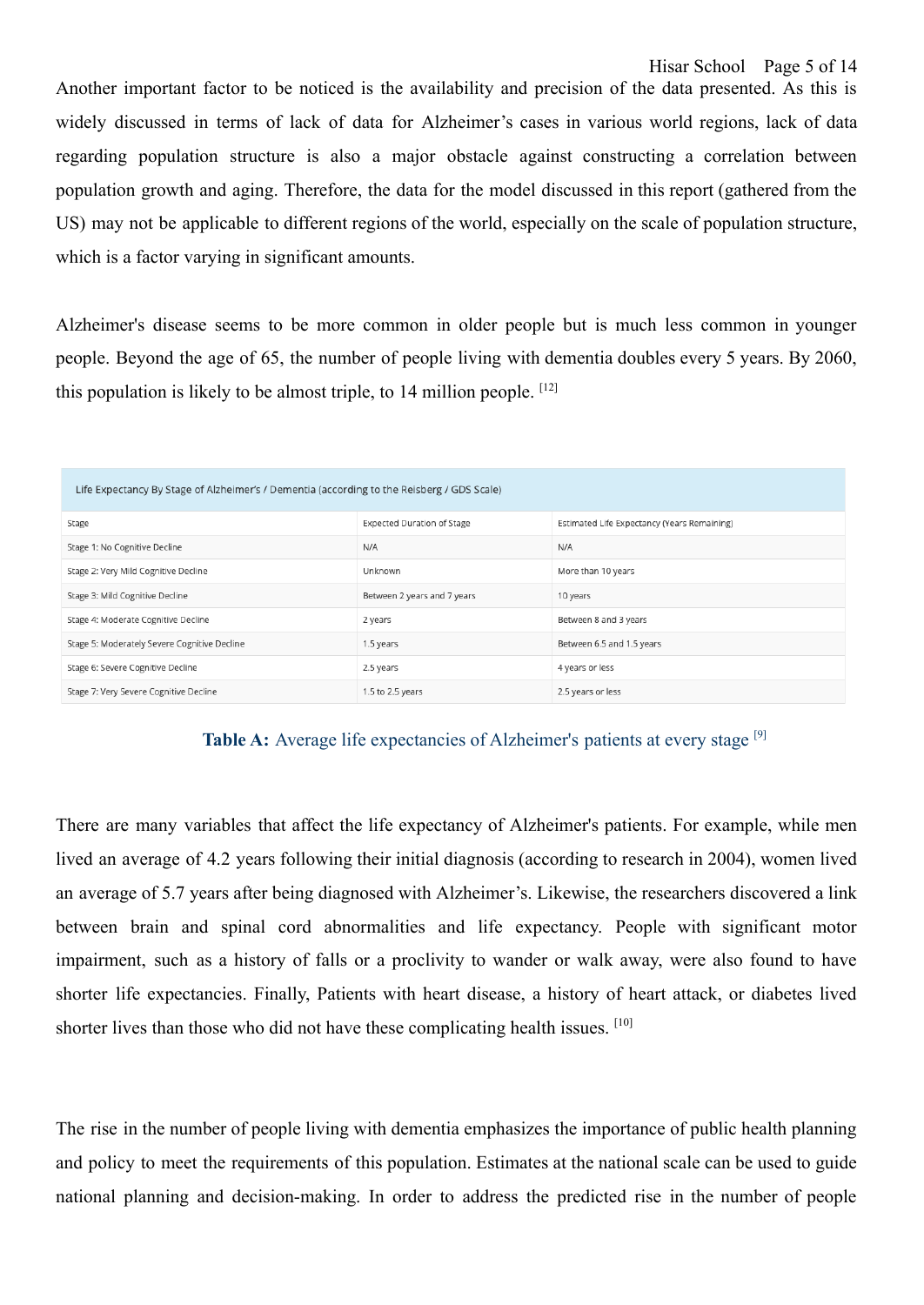Hisar School Page 6 of 14

affected by dementia, multifaceted methods, such as scaling up programs to address modifiable risk factors and investing in research on biological causes, will be essential. Overall, it is important to predict the trend of Alzheimer's patient numbers so necessary research, as well as sufficient resources, can be prepared.

Overall, we have used UN total male and female population data, and we have divided 3 large age groups to predict the number of cases between the years starting from 2000 until 2020. The age groups are 50 to 65, 65 to 75, 75 to 85, and 85 and up. The percentages and numbers used for calculations are from the Alzheimer's Disease Facts and Figures (ADFF) reports. Additionally, we have predicted the prevalence of AD cases in 2050 for both genders.

We have done a data analysis based upon AD cases ranging from 2000-to 2020. For good measure and precision, we have also researched data based on gender and age groups for AD cases which are figures 1 and 2 attached below our analysis.

After researching through cases, reviews, and data analysis from the United States, we have come to the conclusion that the global data gathered from each case was pointing out that the estimation of AD diseases in various age groups was extremely uncommon. Hence, we have decided to approximate the total amount of global AD cases collected from United State data. We have conducted our approximated value by using the sum of the male and female population and adding the prevalence of AD is divided by age groups in the US.

In Table C we have laid out the data we have done for the estimated number of people with AD cases divided into age and gender groups.

## <span id="page-5-0"></span>**Definition of the Problem**

As highlighted in the Alzheimer's disease definition provided by IM<sup>2</sup>C, Alzheimer's disease is a type of dementia that covers 60-70% of the new dementia cases every year. Regarding funding and personnel to support those with Alzheimer's and in need of care, it becomes an important issue to estimate the number of people affected by Alzheimer's. However, Alzheimer's is a neurodegenerative disease that depends on many factors ranging from body-mass index to educational level of the individual. Therefore, the prevalence of Alzheimer's disease becomes a complex problem, depending on various different factors, most of which are diverse according to the world's different regions. This report approaches the problem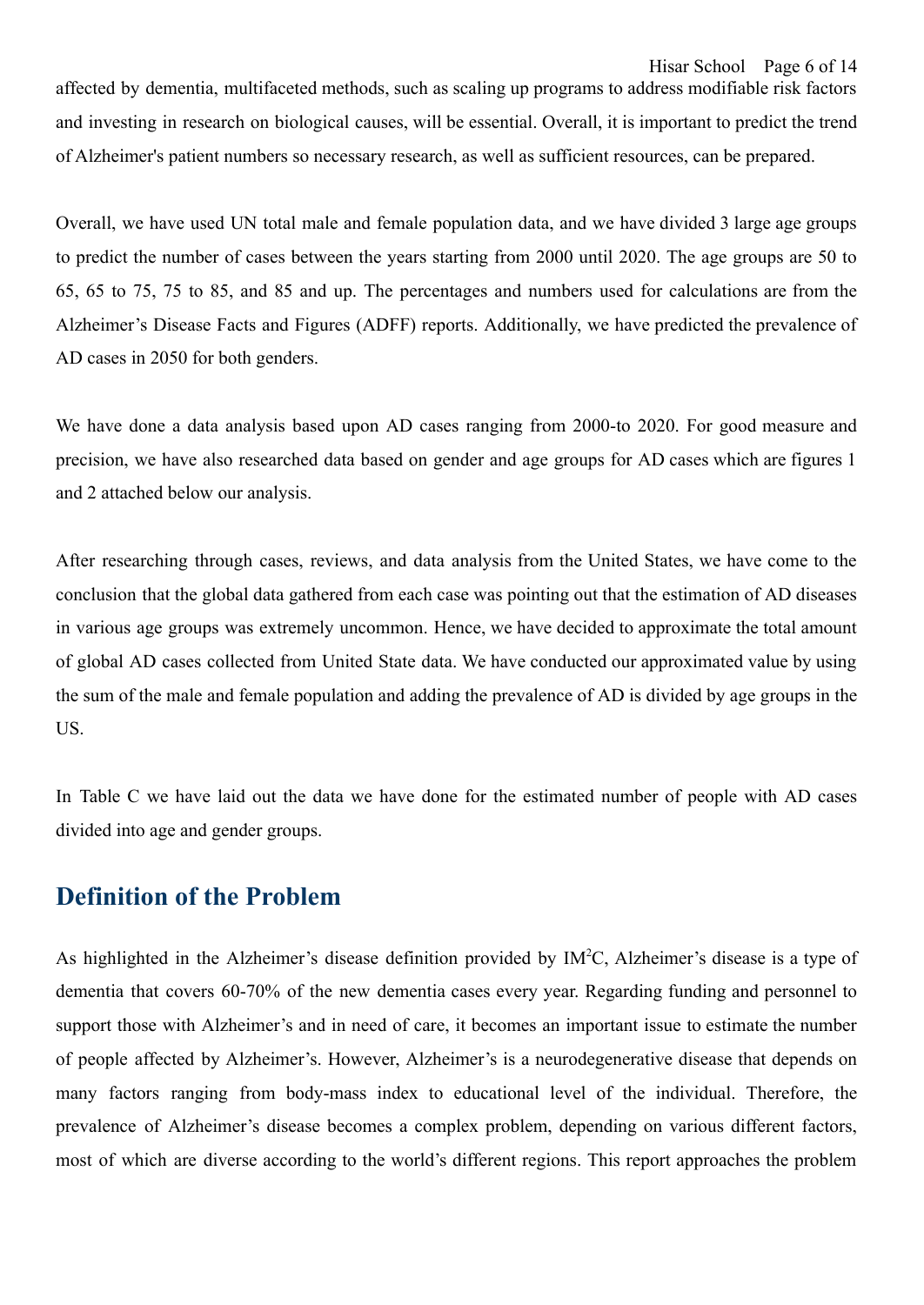by finding a mathematical model to predict the total number of people worldwide that are directly affected by Alzheimer's disease.

## <span id="page-6-0"></span>**Methods**

Bearing in mind that the prevalence of Alzheimer's disease (AD) varies among different age groups and is more prevalent among women than men, we retrieved United Nations (UN)'s annual worldwide male and female population data (Table A) between 2000 and 2020 and researched the AD prevalence among both sexes and four different age groups (50-65, 65-75, 75-85, 85+). The age groups were determined according to the previous studies we analyzed. $[1,2]$ 

*Alzheimer's Disease Facts and Figures (ADFF)* reports published by the Alzheimer's Association in 2010 and 2015 have been our major sources in determining the percentage of males and females affected by AD for each of the above-mentioned age groups. We considered the percentages mentioned in the 2010 ADFF reports (Fig. 1) to estimate the number of AD cases between the years 2000 and 2005, using UN's total male and female population data. Likewise, taking into account the percentages mentioned in the 2015 ADFF report (Fig. 2), we predicted the number of AD cases between 2010 and 2020. While the ADFF reports have only presented the AD prevalence for 65-75, 75-85, and 85+ years of age, Nichols et al. have also considered 50-65 years of age in their study and made a projection of 0.5% prevalence for both males and females globally in 2050.[15] Hence, we also included this age group as a variable in our mathematical model, and because there were no such data available for previous years, we assumed the AD prevalence among ages 50-65 to be 0.4% for both men and women, between the years 2000-2020.

| Years | Year<br>Number | 50-65 $F$  | $65-75$ F | $75-85$ F | $85 + F$ | $50-65$ M  | $65-75 M$  | 75-85 M  | $85+M$   |
|-------|----------------|------------|-----------|-----------|----------|------------|------------|----------|----------|
| 2000  |                | 335965000  | 145697000 | 72288000  | 20288000 | 327012000  | 1260080001 | 48859000 | 9069000  |
| 2005  |                | 3920300001 | 158995000 | 84493000  | 22357000 | 3830260001 | 139434000  | 59012000 | 10580000 |
| 2010  | 10             | 457105000  | 170763000 | 56919000  | 27881000 | 4467880001 | 151019000  | 68729000 | 13610000 |
| 2015  | 15             | 5241070001 | 195742000 | 106454000 | 34639000 | 5131220001 | 1738530001 | 79020000 | 17839000 |
| 2020  | 20             | 583758000  | 242195000 | 117308000 | 41286000 | 572005000  | 216125000  | 88404000 | 22287000 |

**Table B:** Worldwide Male and Female Population in Different Age Groups by Year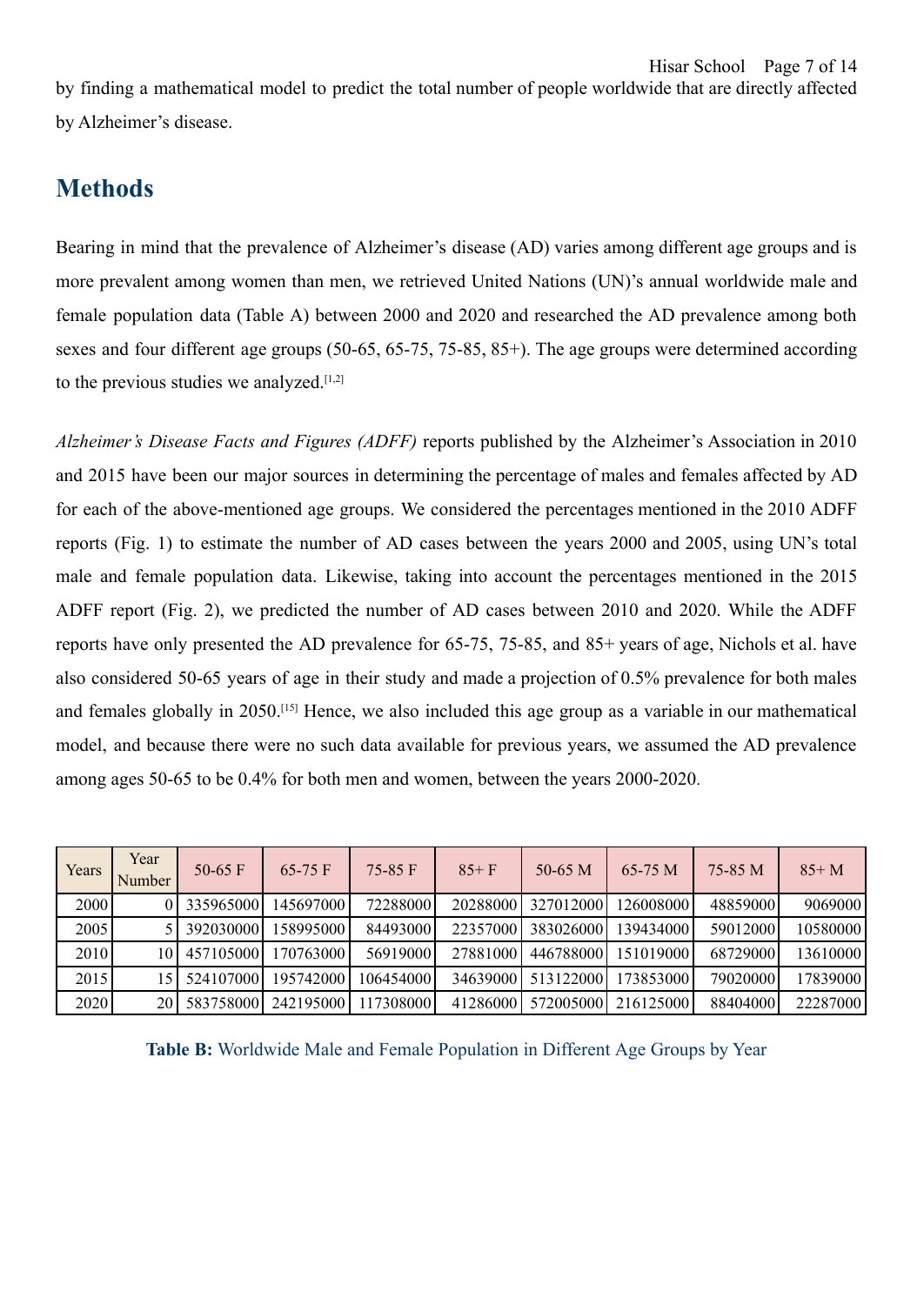

**Figure 1:** The Estimated Prevalence of AD by Age and Gender presented on 2010 Alzheimer's Disease Facts and Figures report.[1]



**Figure 2:** The Estimated Prevalence of AD by Age and Gender presented on 2015 Alzheimer's Disease Facts and Figures report.[2]

Conducting a detailed literature review and dataset research, we found out that worldwide data for AD prevalence within different age groups were highly scarce, whereas the most attainable and prevalent data were collected and presented by the U.S. Therefore, using the total male and female population data and taking into consideration the prevalence of AD in different age groups in the U.S., we made the estimations of the number of worldwide AD cases based on the U.S. data.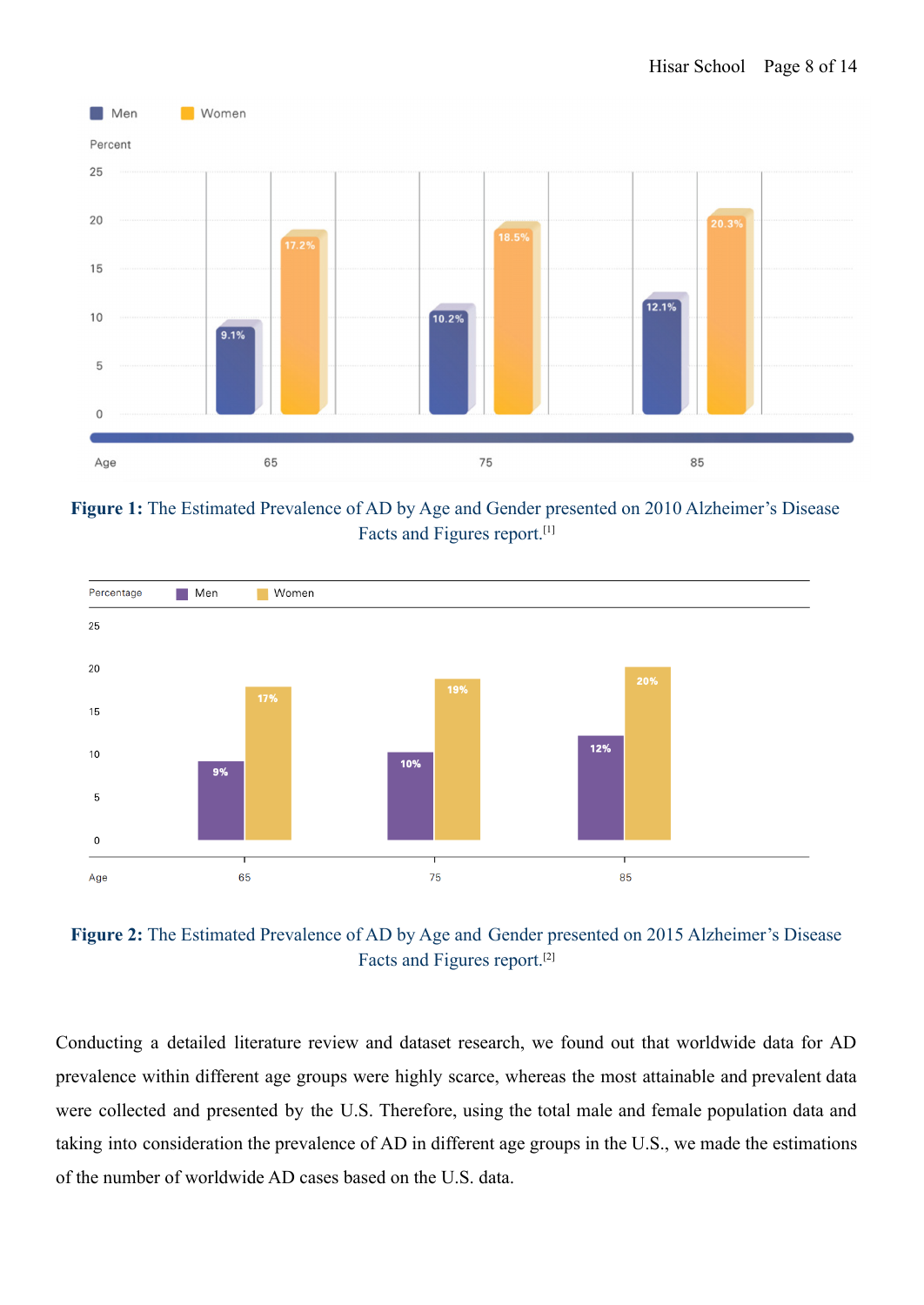| Years | Year<br>Number  | 50-65 $F$ | $65-75$ F | $75-85$ F | $85 + F$ | $50-65$ M | 65-75 M | 75-85 M | $85+M$  |
|-------|-----------------|-----------|-----------|-----------|----------|-----------|---------|---------|---------|
| 2000  |                 | 671930    | 12384245  | 6686640   | 2059232  | 654024    | 5733364 | 4983618 | 1097349 |
| 2005  |                 | 7840601   | 135145751 | 7815602   | 2269235  | 766052    | 6344247 | 6019224 | 1280180 |
| 2010  | 10 <sub>1</sub> | 914210    | 145148551 | 5407305   | 2788100  | 893576    | 6795855 | 6872900 | 1633200 |
| 2015  | 15              | 1048214   | 166380701 | 10113130  | 3463900  | 1026244   | 7823385 | 7902000 | 2140680 |
| 2020  | 20              | 1167516   | 20586575  | 11144260  | 4128600  | 1144010   | 9725625 | 8840400 | 2674440 |

**Table C:** Estimated Worldwide Number of Females and Males with AD in Different Age Groups by Year

## <span id="page-8-0"></span>**Explanation of the Variables in the Model**

We based our models on three main factors:

### <span id="page-8-1"></span>**Gender**

According to the estimations made by Nichols et al., there were more women with dementia than men globally in 2019, and they predict this pattern to continue to 2050.

### <span id="page-8-2"></span>**Age Groups**

Since the prevalence of AD varies among different age groups, we determined four different age groups (50-65, 65-75, 75-85, 85+) according to the previous studies we analyzed.

### <span id="page-8-3"></span>**Population Growth**

Considering that populations change exponentially, we performed an exponential regression in order to build our model.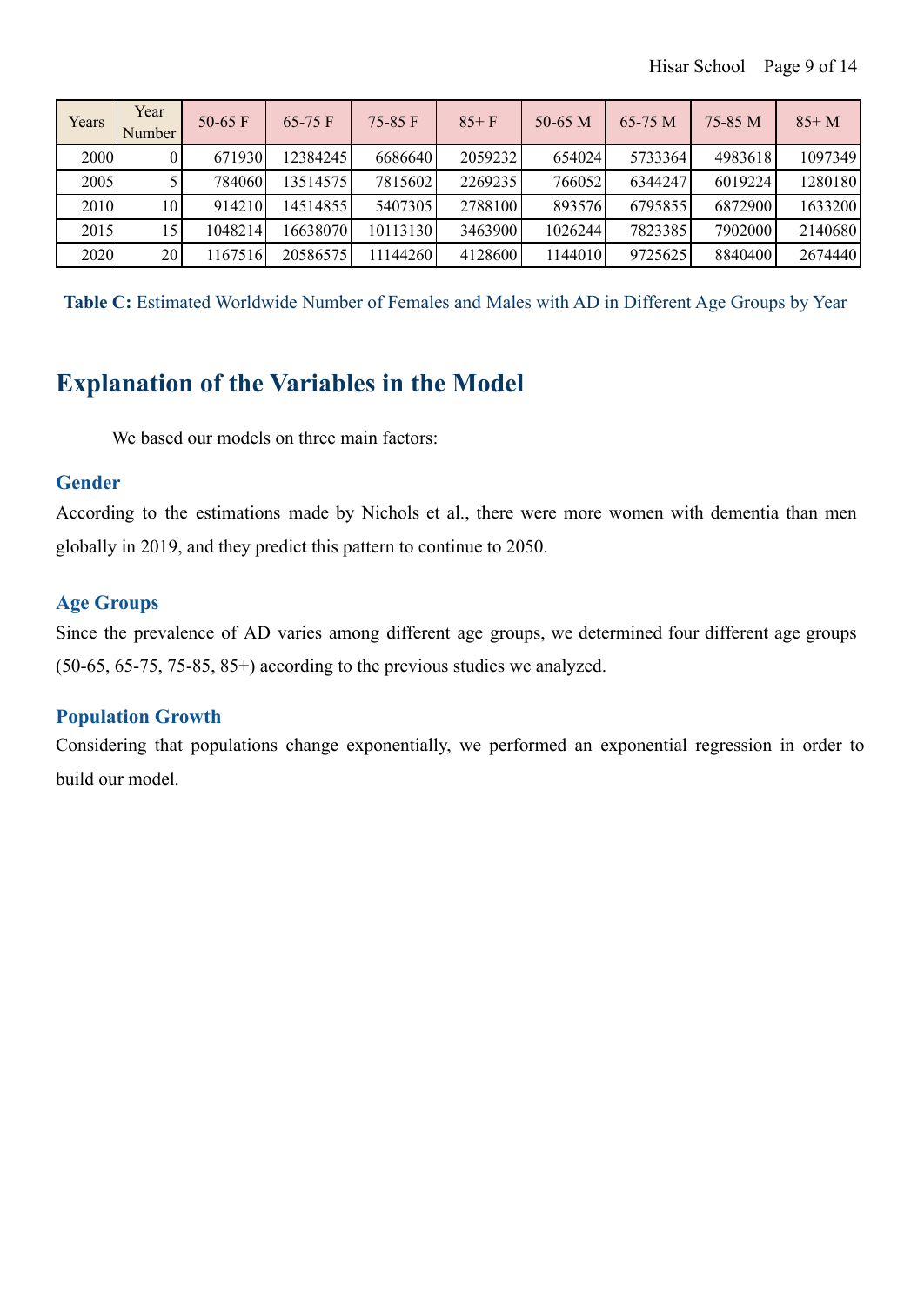## **The Model**

### <span id="page-9-0"></span>**Algebraic Model and Variables**

| x: The number of years since 2000                               |                                       |
|-----------------------------------------------------------------|---------------------------------------|
| $Y_1$ : The number of AD cases in women aged 50-65<br>worldwide | $Y_1 = 680532 \cdot 1.0283^{x}$       |
| $Y_2$ : The number of AD cases in women aged 65-75<br>worldwide | $Y_{2} = 11958805 \cdot 1.0248$       |
| $Y_3$ : The number of AD cases in women aged 75-85<br>worldwide | $Y_2 = 6159077 \cdot 1.0259^{x}$      |
| $Y_4$ : The number of AD cases in women aged 85+<br>worldwide   | $Y_{4} = 1978870 \cdot 1.037^{x}$     |
| $Y_s$ : The number of AD cases in men aged 50-65<br>worldwide   | $Y_{\rm g} = 663163 \cdot 1.0286^{x}$ |
| $Y_6$ : The number of AD cases in men aged 65-75<br>worldwide   | $Y_c = 5556972 \cdot 1.0257^x$        |
| $Y_7$ : The number of AD cases in men aged 75-85<br>worldwide   | $Y_{7} = 5110876 \cdot 1.0288^{x}$    |
| $Y_8$ : The number of AD cases in men aged 85+<br>worldwide     | $Y_{\rm g} = 1057238 \cdot 1.047^{x}$ |
| <b>Y:</b> Total number of AD cases worldwide                    | 8<br>$Y = \sum Y$                     |

### **Table D :** Algebraic Model and Variables

### <span id="page-9-1"></span>**Model in Python**

def numberofpeoplewithalzheimerin  $(x)$ : # The function to look at the data of a year

W50and65=680532.1693 \* 1.0283\*\*x  $\#$  The number women with alzheimer age between 50 and 65 in that year W65and75=11958804.9118  $*$  1.0248 $**$ x # The number of women with alzheimer age between 65 and 75 in that year

W75and85= 6159077.4796 \* 1.0259\*\*x #The number of women with alzheimer age between 75 and 85 in that year W85ormore=1978869.6312\*1.037\*\* $x \#$  The number of women with alzheimer age 85 or older in that year  $M50$ and65=663163.2568\*1.0286\*\*\* $\star$  #The number of men with alzheimer age between 50 and 65 in that year M65and75= 5556972 \* 1.0257\*\*x #The number of men with alzheimer age between 65 and 75 in that year M75and85=5110876 \* 1.0288\*\*x #The number of men with alzheimer age between 75 and 85 in that year M85ormore=1057238.3805 \* 1.047\*\*x #The number of men with alzheimer age 85 or older in that year

#### totalnumber=(M85ormore + M75and85 + M65and75 + M50and65 + W85ormore + W75and85 +

 $W65$ and75 + W50and65) # this part is for the main function we look, which is sum of 8 functions we made to find the total number

# We asked these questions for someone who wants to find for a specific age group we gave but I restricted the options with the sub-functions we had

Gender=input('What gender do you want to look at? (male or female)') #asks for a gender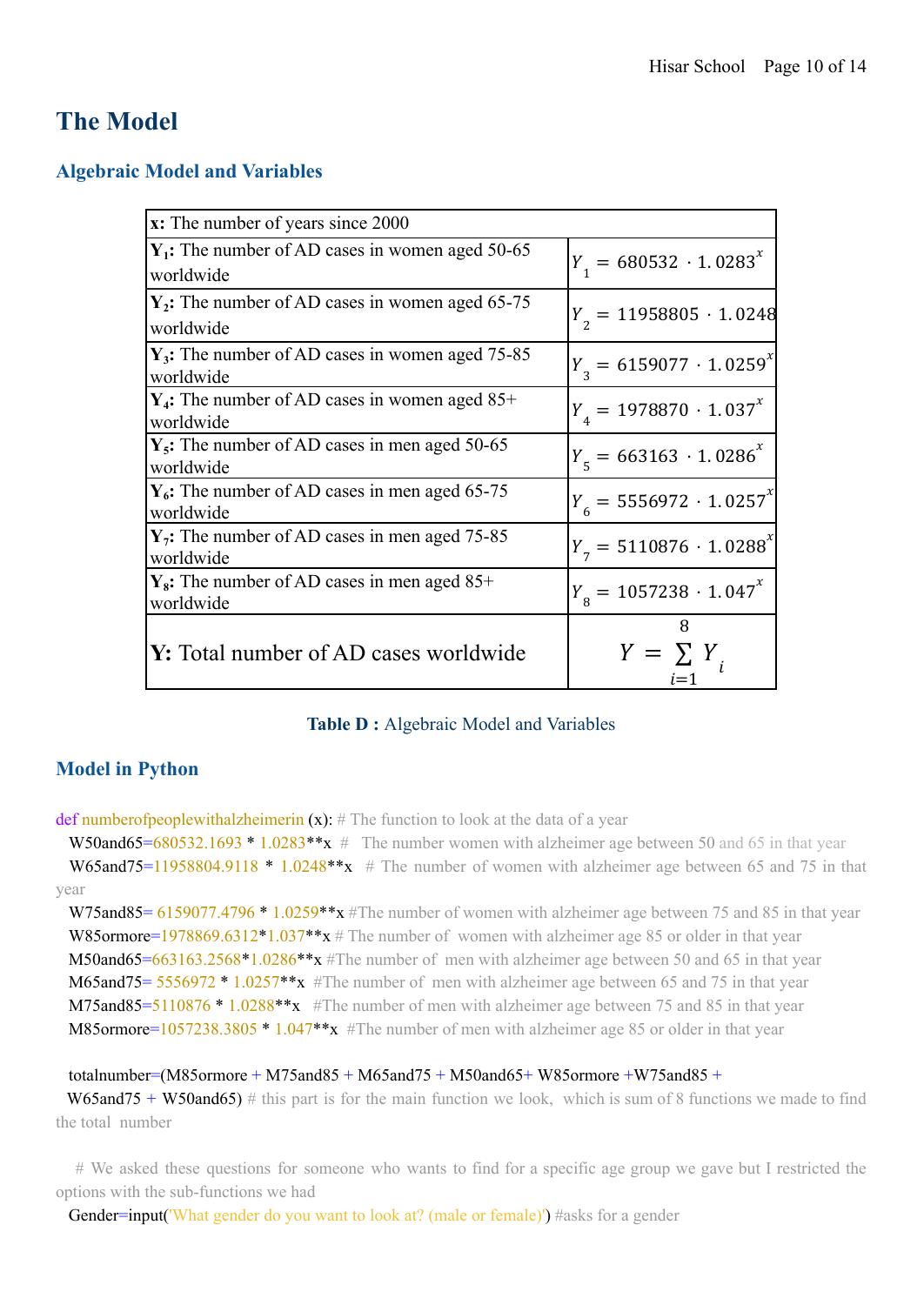ageinterval=str(input('What age interval do you want to look at from 50 to 65 or to 75 or 75 to 85 or more than 85? (Write in form of 50/65 or 85ormore'))  $\#$  asks for the age interval they want to look

#these if statements are for giving the specific data we asked you to choose

if Gender=='male': if ageinterval=='50/65': print(M40and65//1 , ' men in age 50 to 65 have alzheimer.') if ageinterval=='65/75': print(M65and75//1 , ' men in age 65 to 75 have alzheimer.') if ageinterval=='75/85': print(M75and85//1, ' men in age 75 to 85 have alzheimer.') if ageinterval=='85ormore': print(M85ormore//1 , ' men in age 85 or more have alzheimer.') if Gender=='female': if ageinterval=='50/65': print(W40and65//1 , ' women in age 50 to 65 have alzheimer.') if ageinterval=='65/75': print(W65and75//1, 'women in age 65 to 75 have alzheimer.') if ageinterval=='75/85': print(W75and85//1 , ' women in age 75 to 85 have alzheimer.') if ageinterval=='85ormore': print(W85ormore//1 , ' women in age 85 or more have alzheimer.')  $if x > 21$ : print ('Nearly ' , totalnumber//1 , ' people will have alzheimer in' , x+2000 ) else: print ('Nearly ' , totalnumber//1 , 'people had alzheimer in' , x+2000 ) #these are for writing the total data for that year

**year=int(input('What year should we look at? You can not chose a year earlier than 2000.'))** # we asked for a year **yearminus2000=year-2000** # we took 2000 as starting point which is  $f(0)$  for us so we subtract 2000 from the year numberofpeoplewithalzheimerin (vearminus2000)  $\#$  used this to use the main function with the year we asked you to choose to give you people with Alzheimer's that year.

<span id="page-10-0"></span>#note every value rounded to greatest lower integer

## **Model Testing**

| <b>YEAR</b> | <b>Actual AD Cases Worldwide</b> | <b>Number of AD Cases Predicted</b> |
|-------------|----------------------------------|-------------------------------------|
| 2015        | More than 46 million people      | 49828140                            |
| 2021        | More than 55 million people      | 57136120                            |
| 2030        |                                  | 75274346                            |
| 2040        |                                  | 99463689                            |
| 2050        |                                  | 131866306                           |

**Table E:** Actual Values of Dementia Cases and Predicted Values of AD cases worldwide in different years using our model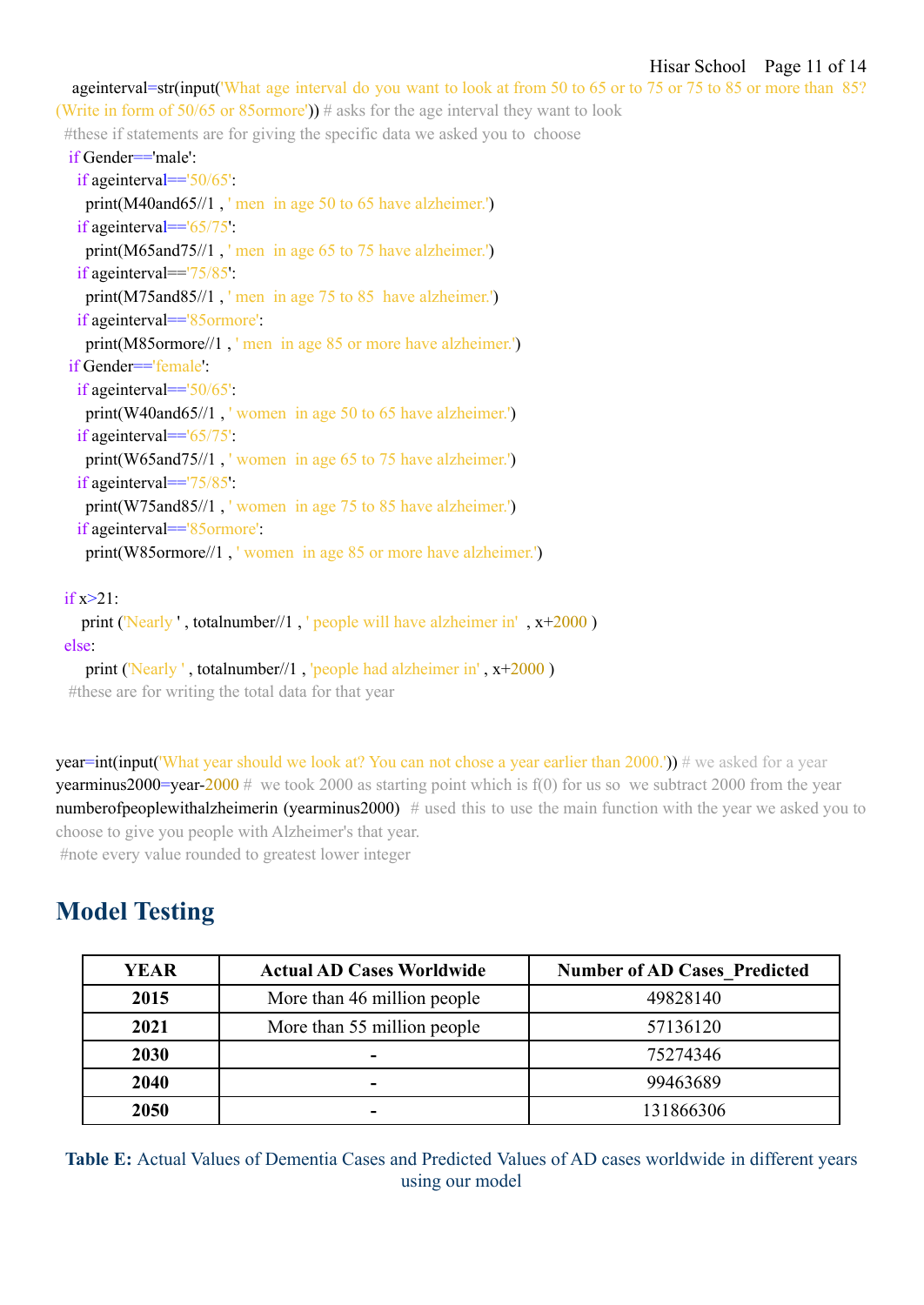## <span id="page-11-0"></span>**Discussions**

Because we are dealing with populations, we expected the Alzheimer's cases to increase exponentially, and the data plot we constructed proved that it increased exponentially. Knowing that AD prevalence varies among both sexes and different age groups, we developed 8 separate functions and took the sum of them to obtain the number of AD cases in the total population worldwide. Therefore, this model not just provides the total number of AD cases worldwide, but also the prevalence among males and females in different age groups. Moreover, we did not consider the data that were collected and published before 2000, because the data we encountered in three different articles did not match, therefore were not reliable. Nichols et al. predicted the AD cases to be 83.2 (95% CI 73.0–94.6) million in 2030, 116.0 (100.7–132.1) million in 2040, and 152.8 (130.8–175.9) million in 2050  $^{[13]}$ ; and our predictions, as can be seen on Table E, were highly close to their predictions.

## <span id="page-11-1"></span>**Areas for Improvement**

- **1)** Conducting a detailed literature review and dataset research, we found out that worldwide data for AD prevalence within different age groups were highly scarce, whereas the most attainable and prevalent data were collected and presented by the U.S. Therefore, using the total male and female population data and taking into consideration the prevalence of AD in different age groups in the U.S., we made the estimations of the number of worldwide AD cases based on the U.S. data. This resulted in our predictions being overestimated.
- **2)** According to Nichols et al., education, diet, world regions, smoking were also factors that had impacts on the prevalence of AD cases. We decided not to take these factors into consideration when building our model, since there were no thorough datasets available on the internet.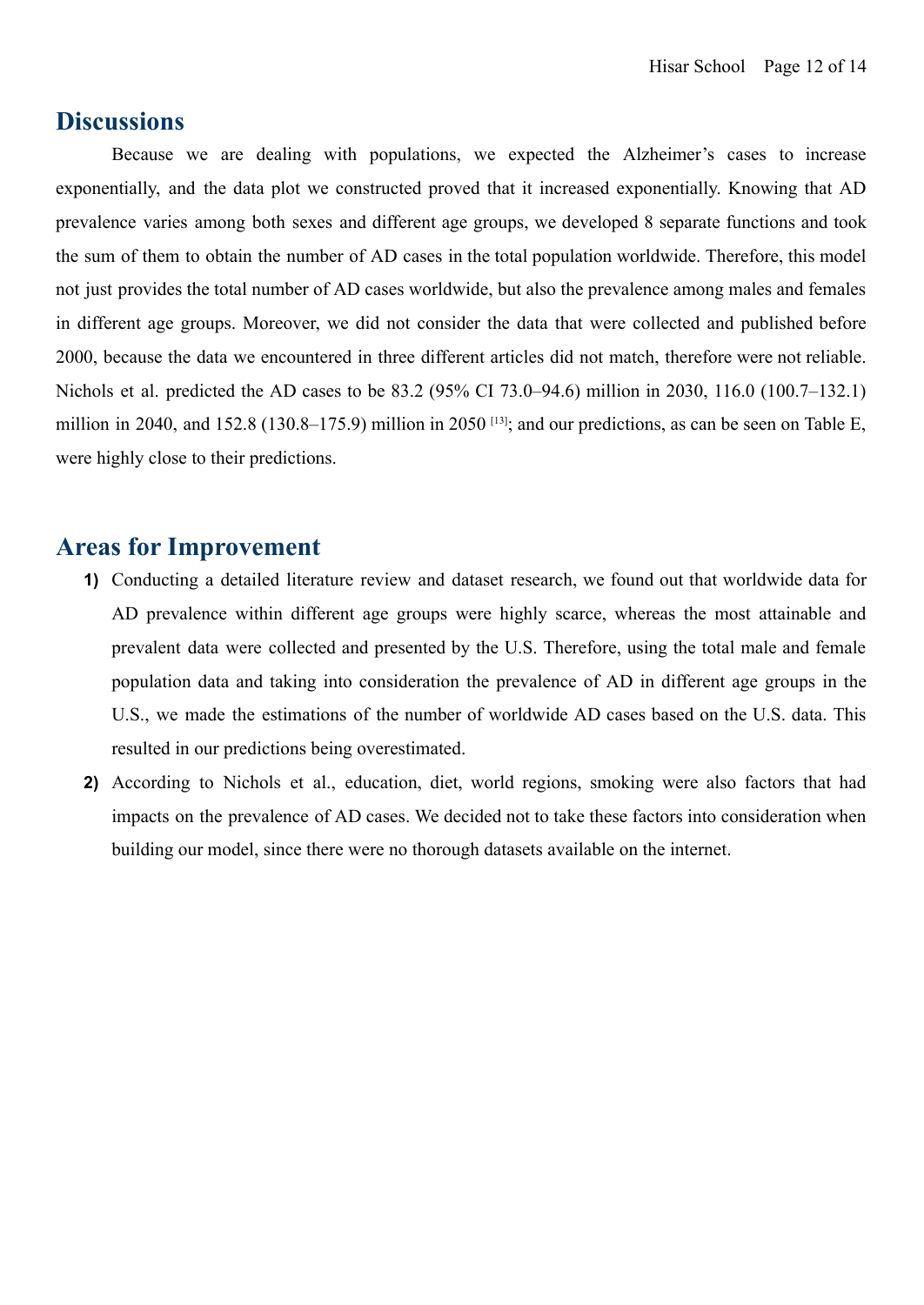## <span id="page-12-0"></span>**References**

- [1] Alzheimer's Association. (2010). 2010 Alzheimer's disease facts and figures. *Alzheimer's & Dementia*, *6*(2), 158–194. https://alz-journals.onlinelibrary.wiley.com/doi/epdf/10.1016/j.jalz.2010.01.009
- [2] Alzheimer's Association. (2015). 2015 Alzheimer's Disease Facts and Figures. *Alzheimer's & Dementia*, *11*(3), 332+. https://www.alz.org/media/Documents/2015FactsAndFigures.pdf
- [3] Alzheimer's Association. (2018). 2018 Alzheimer's Disease Facts and Figures. *Alzheimer's & Dementia*, *14*(3), 367–429. https://www.alz.org/media/Documents/alzheimers-facts-and-figures-2019-r.pdf
- [4] Alzheimer's Association. (2019). 2019 Alzheimer's Disease Facts and Figures. *Alzheimer's Dementia*, *15*(3), 321–387. https://www.alz.org/media/Documents/alzheimers-facts-and-figures-2019-r.pdf
- [5] Alzheimer's Association. (2020). 2020 Alzheimer's Disease Facts and Figures. *Alzheimer's & Dementia*, *16*(3), 391–460. https://alz-journals.onlinelibrary.wiley.com/doi/epdf/10.1002/alz.12068
- [6] Alzheimer's Association. (2021). *Women and Alzheimer's*. Alzheimer's Disease and Dementia. https://www.alz.org/alzheimers-dementia/what-is-alzheimers/women-and-alzheimer-s#Women%20at %20risk
- [7] Alzheimer's Association. (2021). 2021 Alzheimer's Disease Facts and Figures. *Alzheimer's & Dementia*, *17*(3), 327–406. https://alz-journals.onlinelibrary.wiley.com/doi/10.1002/alz.12328
- [8] Alzheimer's Association. (2022). *What Is Alzheimer's?* Alzheimer's Disease and Dementia; Alzheimer's Association. https://www.alz.org/alzheimers-dementia/what-is-alzheimers
- [9] Dementia Care Central. (2021). *Alzheimer's / Dementia Life Expectancy Calculator*. Dementia Care Central. https://www.dementiacarecentral.com/aboutdementia/life-expectancy-calculator/
- [10] Holland, K. (2018, September 29). *The Facts About Alzheimer's: Life Expectancy and Long-Term Outlook*. Healthline.

https://www.healthline.com/health/alzheimers-disease/life-expectancy#risk-factor

[11] Mielke, M. M. (2018). Sex and Gender Differences in Alzheimer's Disease Dementia. *The Psychiatric Times*, *35*(11), 14–17.